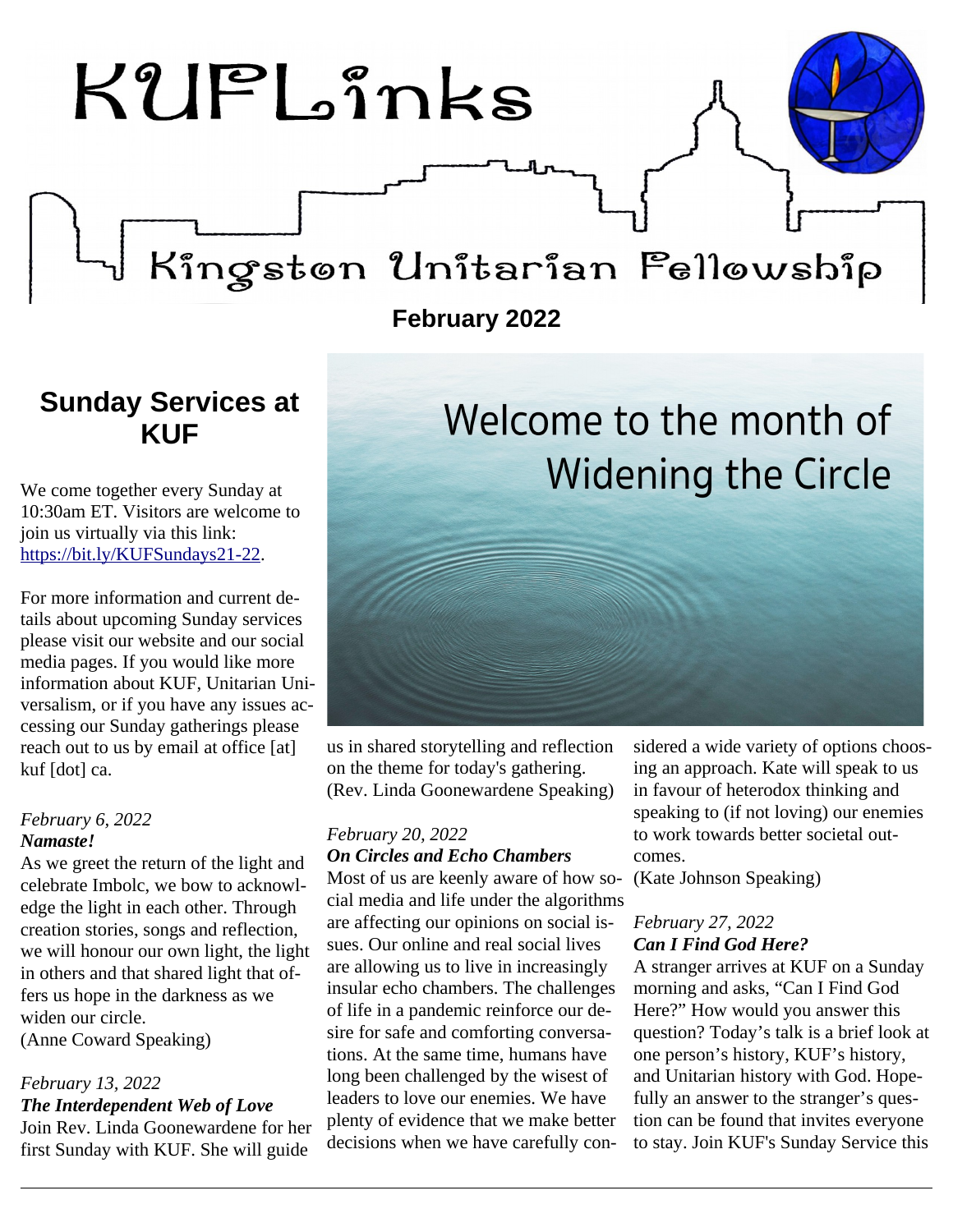### **Table of Contents**

| LADIG OF OOTILGITLE                       |
|-------------------------------------------|
| Sunday Services at KUF1                   |
| <b>Connecting: Exploring This Month's</b> |
|                                           |
| Engaging: An Opportunity to Live          |
| the Theme More Deeply2                    |
| Deepening: A Contemplative Prac-          |
| tice Experiment3                          |
| KUF Gathering Together Update -           |
| Continuing Online Only3                   |
| Notes from the KUF Board of Direc-        |
| tors - December 20213                     |
| Sabbatical News - January Update          |
| . 4                                       |
| Share Your Vision for KUF!4               |
| KUF Publications4                         |
| Board of Directors 2021-2022              |
| Committees and Board Liaisons5            |
|                                           |
|                                           |

week to receive the benefits of gathering together in community and this talk, which will be written and presented by long-time KUF member Gordon Darrall.

(Gordon Darrall Speaking)

Inclusivity is not 'how do we make you a part of what we are?' but 'how do we become more of what you are?' angel Kyodo williams Sensei



### <span id="page-1-1"></span>**Connecting: Exploring This Month's Theme**

Is it possible that being on the inside leaves you out of the loop? What if the margins aren't narrow? What if that space of exclusion is also a position of perspective? What if being shut out allows you to understand the insiders better than they understand themselves?

Why do so many seek the safety of that inner circle anyway? Don't we know that the circles not only keep others out but also the air? Haven't we learned that it's on the edge of circles that hate makes its home? So even if you weren't among the ones who put the circle in place, by allowing it to linger, don't you carry the burden of responsibility as well?

What if who we are doesn't end at the barriers of our own skin? What if sin is believing that you can put the puzzle together with only the pieces that belong to you? What if heaven is the moment you real-Look for the Helpers ize that none of us can get there alone? What if the only true freedom lies in the willingness to fight against that which imprisons someone else?

And what if these all questions are a matter of life and death? Or is it a matter of dying to live? After all, didn't the Nazarene say we must lose our life in order to find it? Haven't all the sages said the solitary self must perish for the larger we to live?

If that is true then let's widen the circle until it breaks! For as long as the circle exists pieces and parts of ourselves will always lie on the other side of the line.

So let us push, pull, twist and tear, dig underneath and climb over the top, do whatever it takes to meet each other face to face. And having found each other, let us stare and struggle, fight and forgive, call in and call out, until "me" and "you" dissolves into "us." Is there any other way we become whole?

*(From the 2022 Soul Matters materials on the theme Widening the Circle.)*

### <span id="page-1-0"></span>*Engaging:* **An Opportunity to Live the Theme More Deeply**

When tragedy or trauma sweeps over our lives, our worlds become small. It becomes hard to extend our hearts and heads beyond the narrow scope of understanding allowed by fear, wounds, and worry. As a way of widening that circle to include hope and connection many have turned to the advice and words of [Fred Rogers'](https://www.youtube.com/watch?v=-LGHtc_D328) mother: ["Look](https://www.huffpost.com/entry/mister-rogers-look-for-the-helpers-quote_n_5b19477ce4b0599bc6e15b4e)  [for the helpers."](https://www.huffpost.com/entry/mister-rogers-look-for-the-helpers-quote_n_5b19477ce4b0599bc6e15b4e)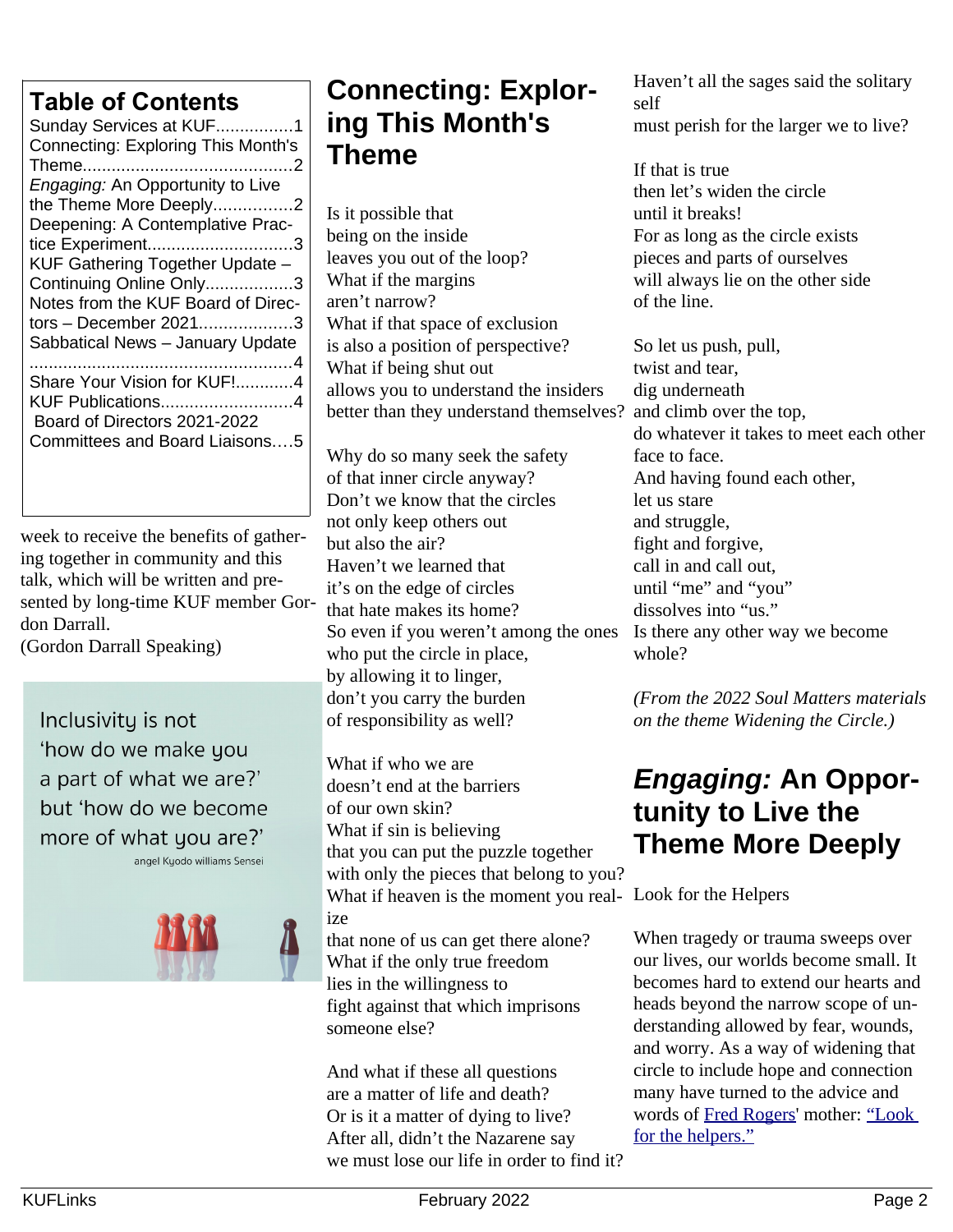To honour this wisdom you're invited this month to take a week and look for the helpers. Think of it as a meditation or noticing practice, just raise your awareness and paying attention to those who are helping.

All forms of "helping" count! You might notice a firefighter or maybe it's someone who engages a homeless person with respect. A coworker offering a instead: kind word counts just as much as the activist working to bring about change.

Set aside at least ten minutes at the end of each day to write down the helpers you noticed. Better yet, take some time to share the stories of the helpers you noticed with someone.

Most of us will do this exercise by ourselves, but a powerful alternative is to find someone to join you in this search. Hold each other accountable to doing it five to seven days in a row, and then make a virtual coffee or lunch date to go over your list of helpers.

### <span id="page-2-2"></span>*Deepening: A Contemplative Practice Experiment*

Let In LovingKindness

One of the Four Immeasurables of Buddhism is Metta, which can be translated as friendliness or [Lovingkindness.](https://www.learnreligions.com/loving-kindness-metta-449703) By engaging compassion for everwidening circles of people, the practice transforms not only your relationship to others but also your relationship with yourself.

This month you are invited to learn more about it and give it a try, preferable for at least a few days in a row. You can also consider journaling after the meditation, capturing the thoughts,

challenges, insights that were stirred in you. And, of course, pay attention to how it changes the way you go about your day.

Here's a video that guides you through the process: [https://www.youtube.com/](https://www.youtube.com/watch?v=UlW0VHupTFI) [watch?v=UlW0VHupTFI](https://www.youtube.com/watch?v=UlW0VHupTFI)

If you prefer, here's written guidance

[https://www.contemplativemind.org/pr](https://www.contemplativemind.org/practices/tree/loving-kindness) [actices/tree/loving-kindness](https://www.contemplativemind.org/practices/tree/loving-kindness) 

fits it offers:

 • [https://www.mindful.org/loving](https://www.mindful.org/loving-kindness-meditation-makes-better-human/)[kindness-meditation-makes-better](https://www.mindful.org/loving-kindness-meditation-makes-better-human/)[human/](https://www.mindful.org/loving-kindness-meditation-makes-better-human/) 

 • [https://www.mindful.org/loving](https://www.mindful.org/loving-kindness-takes-time-sharon-salzberg/)[kindness-takes-time-sharon-salzberg/](https://www.mindful.org/loving-kindness-takes-time-sharon-salzberg/) 

 • [https://www.lifehack.org/361244/6](https://www.lifehack.org/361244/6-amazing-benefits-loving-kindness-meditation-backed-science) [amazing-benefits-loving-kindness](https://www.lifehack.org/361244/6-amazing-benefits-loving-kindness-meditation-backed-science)[meditation-backed-science](https://www.lifehack.org/361244/6-amazing-benefits-loving-kindness-meditation-backed-science) 

Diversity is being invited to the party; inclusion is being asked to dance. Vern<mark>ā My</mark>ers

### <span id="page-2-1"></span>**KUF Gathering Together Update – Continuing Online Only**

Due to our increase in COVID-19 numbers in the Kingston area, we will continue meeting online only (no in-person) for Sunday services in the near fu-

ture. As our numbers return from the Red designation by the health unit, the Board will reconsider in-person services.

### <span id="page-2-0"></span>**Notes from the KUF Board of Directors – December 2021**

And here are a few articles on the bene-for putting together the proposed 2022 At the monthly Board meeting, the board members thanked the finance committee for all of the work not just budget, but for all of the work throughout the year. So much of KUFs regular work goes mostly unknown unless you are directly involved. To help with this, KUF received a grant from the West Trust Fund to help with the development of a new website, which hopefully will be launched in March this year.

> The proposed budget was accepted by the Board for presentation at the special business meeting on January 16. This budget includes the refinancing of the mortgage as our current one comes due. The Board also approved holding the surplus monies from 2021 in a designed fund for capital costs for the building.

> Beckett will be on sabbatical from February to end May inclusive. The sabbatical team with the Board has been working on making sure that we will continue to function smoothly, including the hiring of Rev. Linda for eight Sunday services and Kate Johnson for professional pastoral care.

> The 8th principle was also adopted by the Board and will be included in our guide and included when our principles are referenced. A constitutional review will also be started to look at inaccuracies and if it still conforms to all legislation and policies.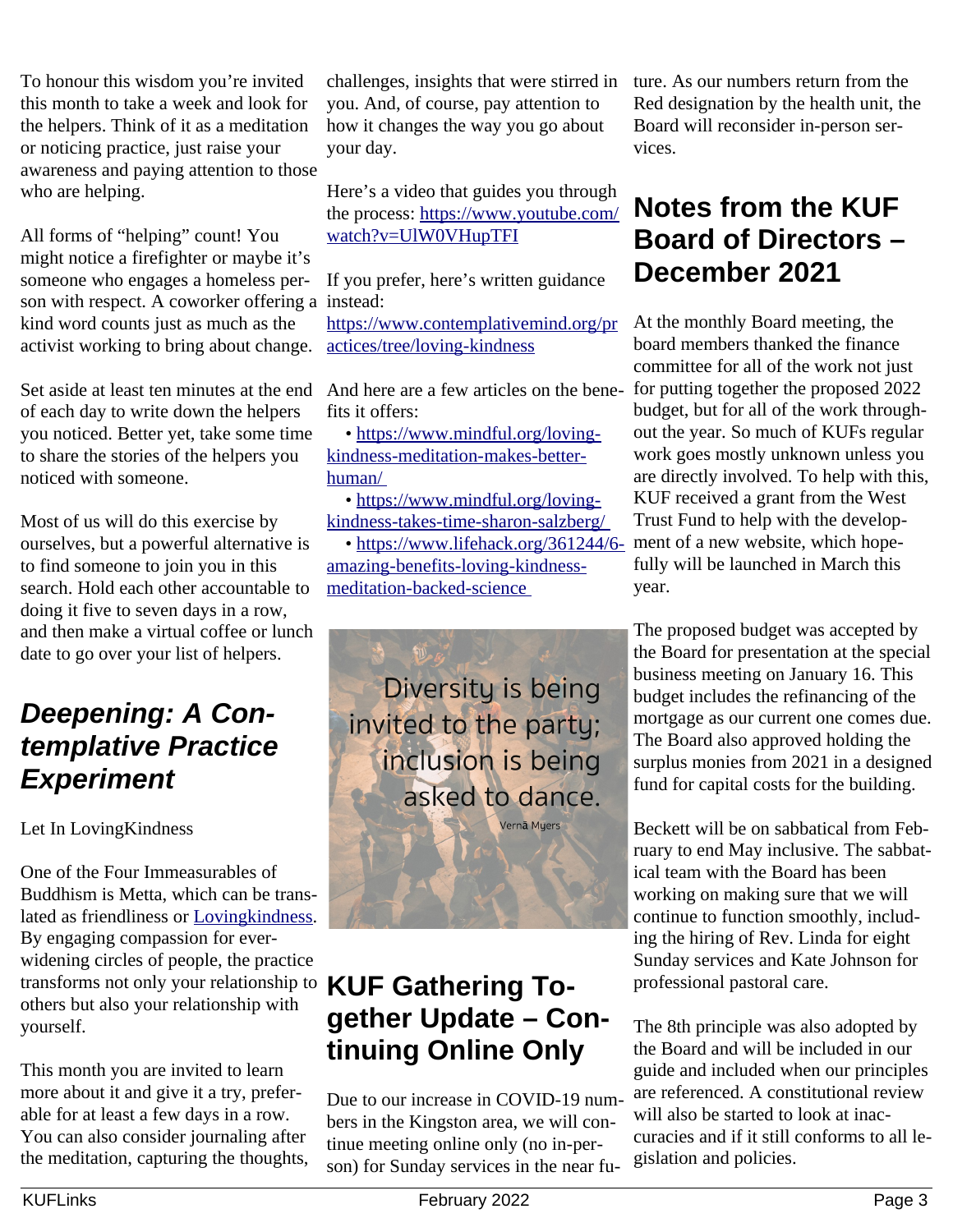If you have any questions, please contact a member of your Board.

Cindy Dunning, President of the KUF Board

### <span id="page-3-2"></span>**Sabbatical News – January Update**

The latest informational FAQ from the Sabbatical Team is included at the end of this issue of KUFLinks. Not sure what a sabbatical is, why Rev. Beckett is taking one, or what will happen while she's gone? Check out the Sabbatical FAQ and find out!

### <span id="page-3-1"></span>**Share Your Vision for KUF!**

Visioning is defined as developing a plan for the future. Visioning is more than wishing and dreaming because it is a plan of action.

From February to May, the KUF Board will be leading the visioning process by looking backwards at our roots, looking at the present for our current existence, and then developing a plan for the dream of the future.

KUF Visioning has 3 parts: 1) Individual visioning – the Board asks each of your to vision for KUF using the workbook [\(which can be found](https://files.constantcontact.com/5a44916d201/7026b1d4-330a-4cd6-a15f-81be93a8e054.pdf)  [by clicking here\)](https://files.constantcontact.com/5a44916d201/7026b1d4-330a-4cd6-a15f-81be93a8e054.pdf). Whether you have been here for 3 months or 30 years, you each have something to offer and dream for KUF.

2) Visioning Mini blocks – these are 10 minute blocks that will occur throughout the visioning months, occurring during service. These mini visioning blocks allow all who attend to share in

a short discussion on different parts of the visioning process.

3) Visioning discussions – these are six 1 hour long discussions after service spread over the visioning months.

You are invited to participate in all or part of this visioning! The Board will take the visioning results, develop a plan, and use it to take action to build, grow, and govern KUF.

Visioning Dates: February – 1st week – Individual workbook distributed

Feb. 6 – Visioning mini – looking back

Feb. 20 – Visioning mini – KUF importance to you Visioning discussion – looking back

Feb. 27 - Visioning mini – look at the present Visioning discussion – being present

Mar. 13 - Visioning mini – your dream for KUF Visioning discussion – big dream and actions to get there

Mar. 27 - Visioning mini – dream of Sunday morning in 20 years – Visioning discussion - dream and action specifics about us

Apr. 10 - Visioning mini – why is KUF important in the community Visioning discussion – dream and action for us in the community

Apr. 24 - Visioning mini – living our mission

May 8 - Visioning mini – how to explain us to others Visioning discussion – who are we?

> Differences are not intended to separate, to alienate. We are different precisely in order to realize our need of one another.



### <span id="page-3-0"></span>**KUF Publications**

**KUFLinks:** The monthly newsletter. Please send submissions by the 20th of the month. It is usually published on or about the last Sunday of the month. Send submissions to [news@kuf.ca.](mailto:news@kuf.ca) Past issues of KUFLinks can be found on the KUF website, [http://www.kuf.ca,](http://www.kuf.ca/) by clicking on the "News" tab, and then the "Newsletter" page.

**MiniLinks:** A weekly reminder of upcoming events sent out by e-mail every Thursday as a supplement to the monthly KUFLinks. Send submissions to [news@kuf.ca.](mailto:news@kuf.ca)

**Website:** [www.kuf.ca.](http://www.kuf.ca/) To comment on website content, send an e-mail to news@kuf.ca.

**Facebook:** Be sure to share postings of interest with your friends: [www.facebook.com/KingstonUnitarian](http://www.facebook.com/KingstonUnitarianFellowship) [Fellowship](http://www.facebook.com/KingstonUnitarianFellowship) [www.facebook.com/KingstonUnitarian](https://www.facebook.com/KingstonUnitarianFellowshipChildrenRE) [FellowshipChildrenRE](https://www.facebook.com/KingstonUnitarianFellowshipChildrenRE)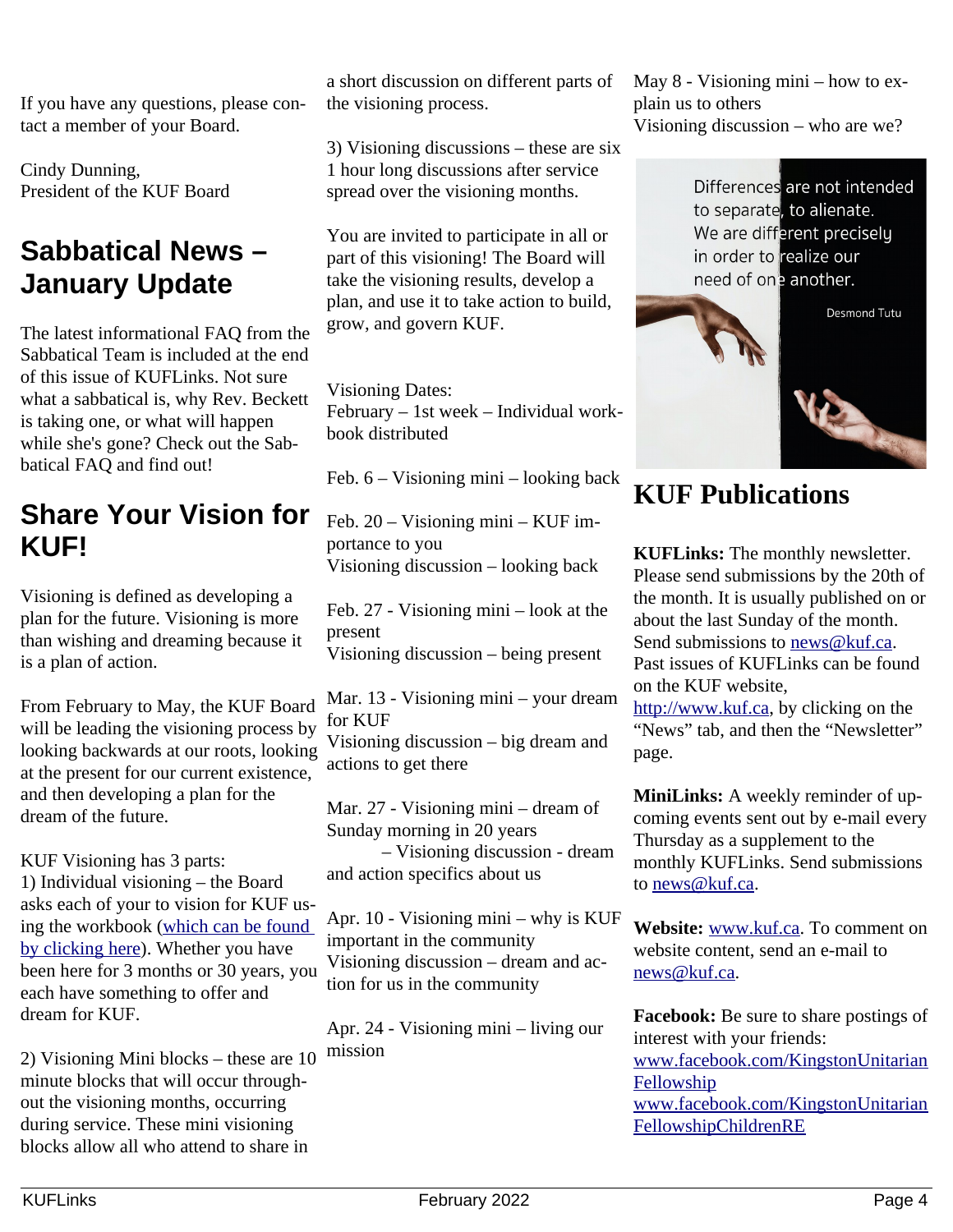**Calendar:** We constantly update the KUF calendar. For the most up-to-date snapshot of what's coming up at KUF, please go to the "News" tab at [http://www.kuf.ca](http://www.kuf.ca/) and click on the "Calendar" page.

If you use Google Calendar, you can also view KUF events on your own cal-to office@kuf.ca endar. Check the instructions on the "Calendar" page on the KUF website.

**KUF Admin Office:** There are currently no in-person gatherings scheduled at Unitarian Place, and the Admin Office here at KUF currently remains closed for in person meetings and appointments to help limit the risk of spreading COVID-19 in Kingston and the KUF community.

However, Office Administrator Sean Fenlon is still available via e-mail during this time of suspended in-person services and meetings. Administrative comments and queries, as well as any questions about what's going on in the KUF community and how to stay connected in these trying times, can be sent or go to

**Lay Chaplains:** Please refer our lay chaplains to your family and friends for weddings, memorials, and child namings.

For more information please go to the "Weddings" tab at [http://www.kuf.ca](http://www.kuf.ca/)

[https://www.kingstonweddingofficiant.](https://www.kingstonweddingofficiant.com/) [com](https://www.kingstonweddingofficiant.com/)

### <span id="page-4-0"></span>**Board of Directors 2021-2022 Committees and Board Liaisons**

| Role                      | <b>Director</b>      | Liaison                                         |
|---------------------------|----------------------|-------------------------------------------------|
| President                 | Cindy Dunning        | Shared Ministry/Lifespan Learning - Youth & OWL |
| <b>Vice President</b>     | David Wendt          | <b>Buidling Facilities</b>                      |
| <b>Secretary</b>          | Sandra Woodhouse     | <b>Sunday Services</b>                          |
| <b>Treasurer</b>          | Victoria Vincent     | Finance                                         |
| <b>Directors at Large</b> | <b>Audrey Foster</b> | Membership                                      |
|                           | <b>Susan Howlett</b> | Interfaith                                      |
|                           | Kim Irvine-Albano    | Lay Chaplains                                   |
|                           | Kathryn Morrissey    | Lifespan Learning - Children                    |
|                           | Mara Shaw            | Social Justice                                  |
|                           |                      |                                                 |

(For e-mail addresses and phone numbers see KUF Directory.)

*Working with a committee is a great way to get to know each other better – working with other Unitarians helps us to practice our principles in a safe space and learn from each other. (See"Serving with Grace" Eric Walker Wikstrom" Chapter one "The Spirituality of Service")*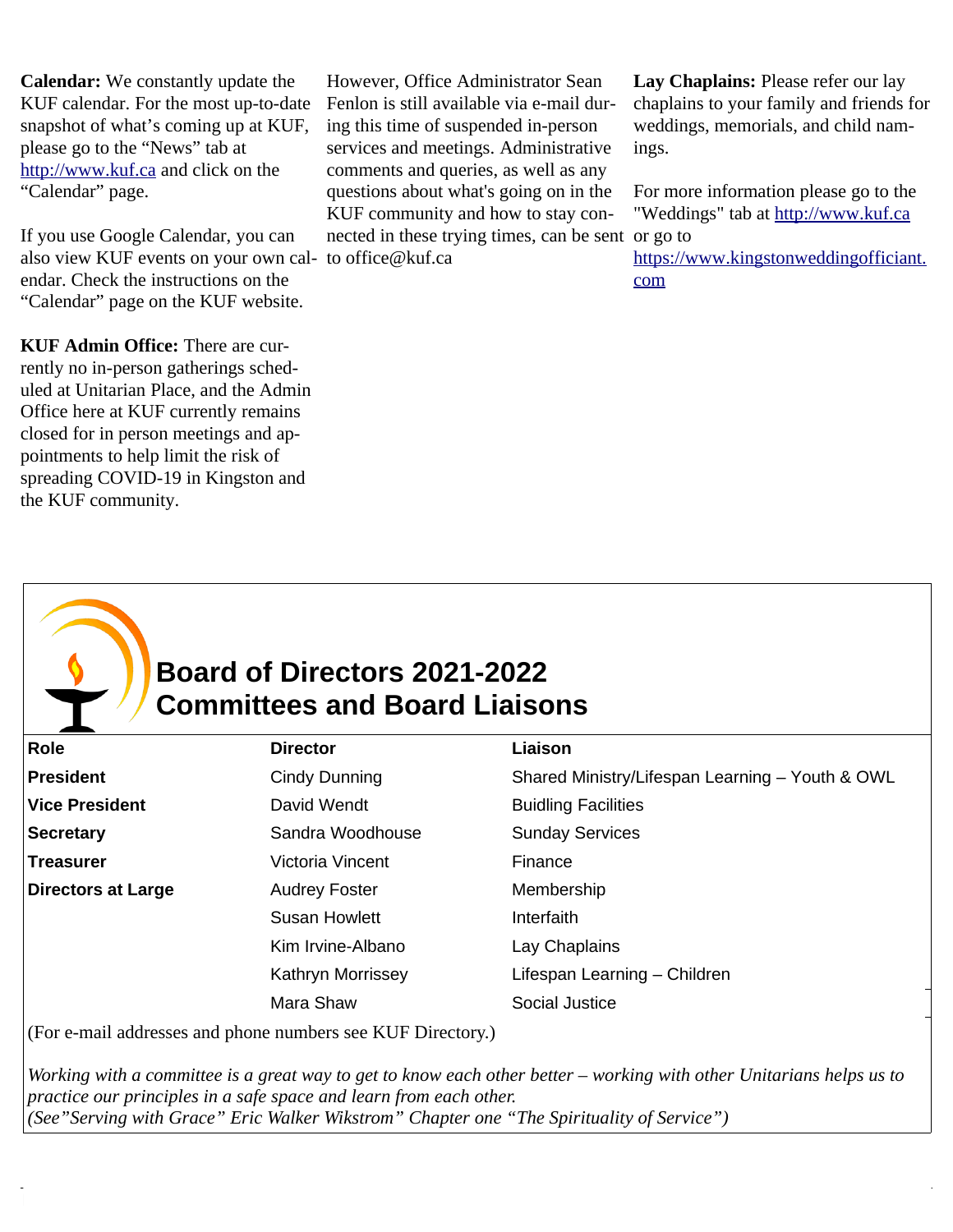

Rev. Beckett is taking a much needed sabbatical break. Below are answers to questions you might have.

### *What is a sabbatical?*

A sabbatical is a professional break from ministering to a congregation, which gives a minister time to rest and recharge, to study and learn new things. Our minister is allowed one month of sabbatical for every one year served, so Rev. Beckett will get four months for her four years of service with us.

A sabbatical is also a great time for the congregation to look within themselves through a visioning process. The visioning process will be led by the Board throughout the four months of sabbatical.

#### *How long is the sabbatical going to be?*

Rev. Beckett's sabbatical will last from Feb 1<sup>st</sup> to May 31<sup>st</sup> 2022 (four months).

#### *Who will our new part-time minister be?*

Rev. Linda Goonewardene will serve as our part-time minister during Rev. Beckett's sabbatical, and will lead 8 Sunday services over those four months. Rev. Linda is an Affiliated Community Minister (like our Rev. Wendy Luella) at First Unitarian in Ottawa. She is a registered psychotherapist working as a family/parent counsellor at the Rideauwood Addiction & Family Services in Ottawa, and became an ordained minister in 2007.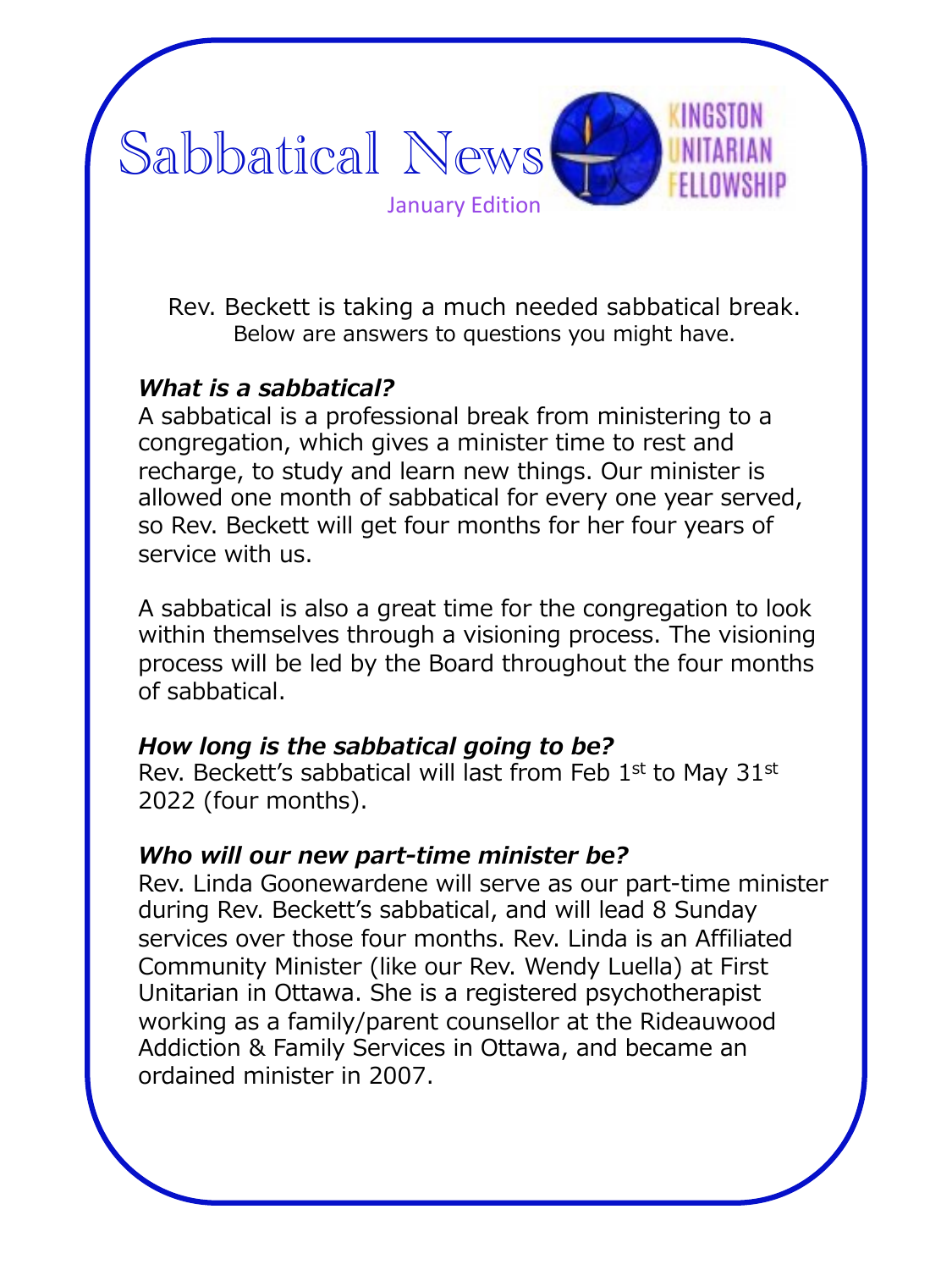#### **Message from Rev. Beckett**

*Why do you go away? So that you can come back. So that you can see the place you came from with new eyes and extra colours. And the people there see you differently, too. Coming back to where you started is not the same as never leaving.*  $\sim$ Terry Pratchett, A Hat Full of Sky

At a certain point in a ministry it is good, and also healthy, to take a break. For the minister it is an opportunity to take time to rest, restore, and nourish their spirit. For the congregation it is a time to hear new voices, have conversations, and be reminded of who they are and what their values and vision are as a community.

Obviously, I had a dream for this sabbatical two years ago, in January 2020, that is quite different from what will actually be happening. And I am deeply happy with the plan that I have dreamed up for this time despite all that is going on in the world.

My first objective is to spend time with my family, who I have seen far too little over the past two years. My next hope is to spend time fostering stillness and renewal. And, finally, I am also looking forward to my ongoing continuing education work, writing, and more.

On the last Sunday of January 2022 I will pass the professional ministry of KUF into the capable hands of Rev. Linda Goonewardene and Kate Johnson. The Sabbatical Committee, and the entire congregation, will continue to hold the lay ministry of KUF, and the two together are the shared ministries of our congregation. And four short months later, at the end of May 2022, Linda and Kate will pass the ministry of KUF back to me.

I will miss you while I am gone, look forward to my return, and I am grateful that, "*Coming back to where you started is not the same as never leaving.*"

Stay safe. Stay healthy. Stay connected.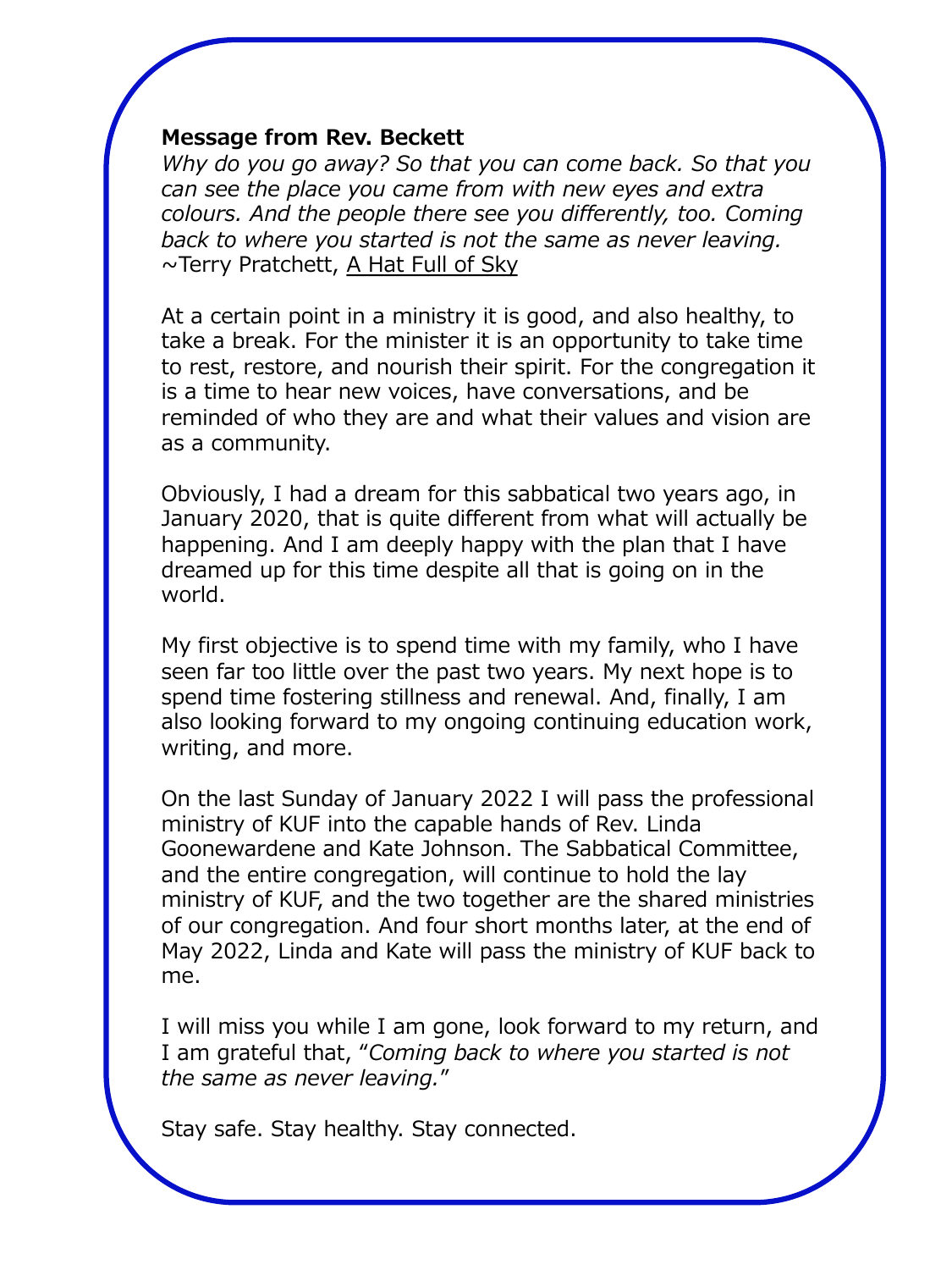#### *What will happen to our Sunday services?*

We will still have Sunday services every week; half of them will be led by congregation members and guest speakers (all organized by the Sabbatical Team in cooperation with the Sunday Services Committee), and half will be led by an incoming part-time minister who will join us just for the sabbatical and leave again when it's over.

Sunday services will continue to be diverse and stimulating! Rev. Linda will drive to Kingston and meet with us in-person as often as possible, and if winter weather and pandemic restrictions affect her ability to travel from Ottawa, she will join us via Zoom.

Our current schedule is shared below, but may change for many reasons:

Feb. 6 Namaste! – Anne Coward Feb. 13 Rev. Linda Feb. 20 On Circles and Echo Chambers – Kate Johnson Feb. 27 Can I Find God Here? – Gordon Darrall Mar. 6 Rev. Linda Mar. 13 Alexander Colpa Mar. 20 Rev. Linda Mar. 27 Social Justice – Susan Young Apr. 3 Rev. Linda Apr. 10 Child Haven – Andy Rush / Jackie RushMorgan Apr. 17 Rev. Linda Apr. 24 Earth Day – Beverly Horton May 1 Rev. Linda May 8 Mother's Day – Ruth Wehlau May 15 Rev. Linda May 22 Music – Sadie McFadden May 29 Rev. Linda